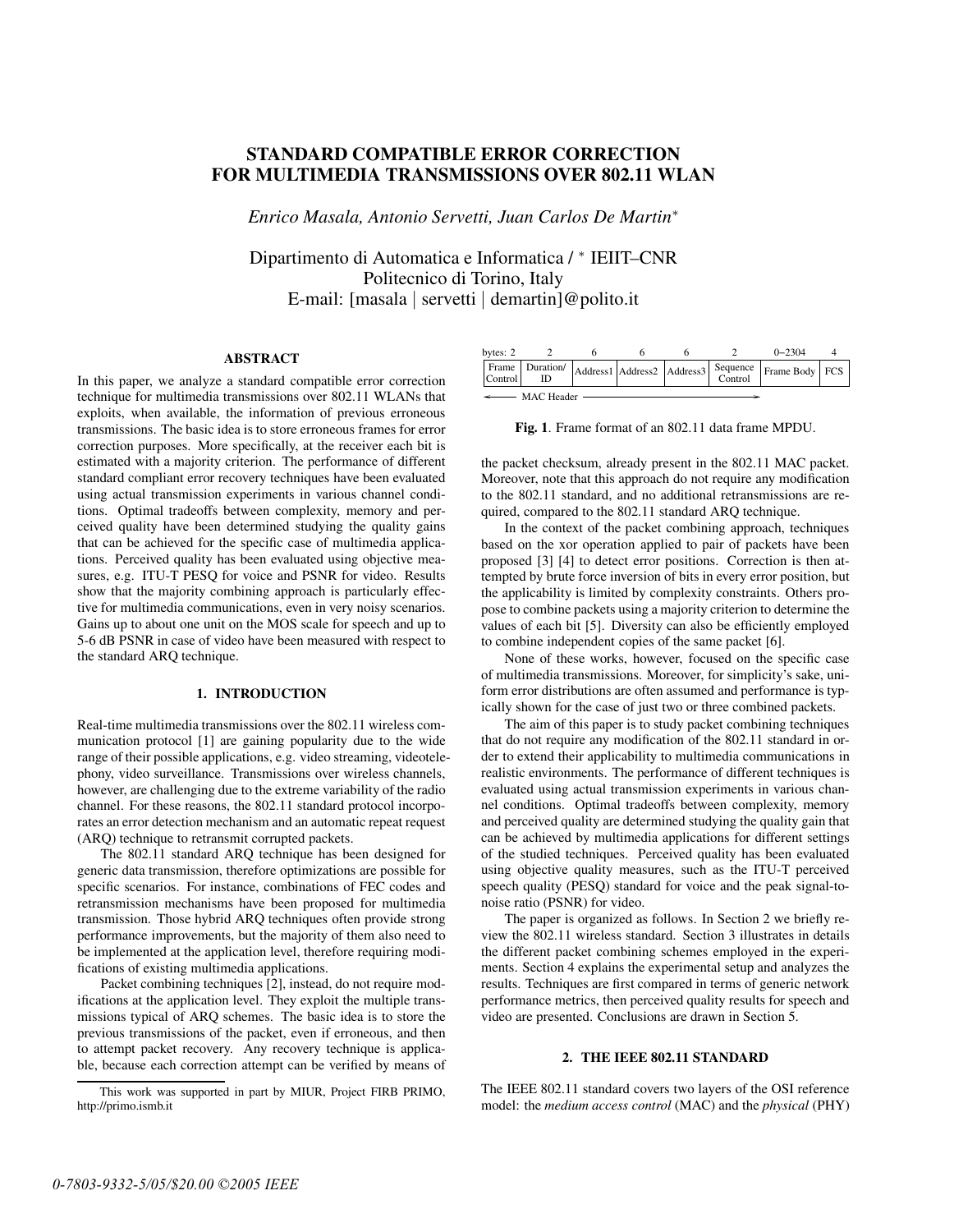layer. We consider in detail the MAC part of the standard that is responsible for channel allocation procedures, frame formatting, error checking, fragmentation, and reassembly.

The fundamental function that provides fair access to the channel and best effort service is the *distributed coordination function* (DCF) that is based on a *carrier sense multiple access* with *collision avoidance* (CSMA/CA) algorithm. To deal with the collision problem, and other severe sources of errors such as interference, fading, and attenuation, the 802.11 protocol incorporates positive acknowledgments, i.e., all transmitted frames must be acknowledged if correctly received. If no ACK is returned, just after a transmission, the frame is scheduled for retransmission, until a maximum retransmission limit is reached.

Figure 1 shows the generic 802.11 MAC data frame. We briefly describe its format as a reference for the following sections. For a detailed discussion of the MAC standard refer to [1]. The frame type (and subtype) of the current transmission is detected by means of the Frame Control field. It provides flags for protocol version, fragment, and retransmission identification. The Duration field is used to let all stations know how long the medium is expected to remain busy for the transmission in progress. An 802.11 frame contains three address fields. The general rule of thumb is that Address 1 is used for the destination, Address 2 for the source, and Address 3 field is used for filtering by the receiver. The 16-bit Sequence Control field is composed of a 12-bit sequence number subfield and a 4-bit fragment number subfield. A unique sequence number is given to each high-level frame. When frames are retransmitted, the sequence number is not changed. Finally, each 802.11 MAC frame uses a 32-bit checksum, Frame Check Sequence (FCS) field, to verify the data-unit integrity. All fields in the MAC header and the body of the frame are covered by the FCS.

#### **3. ENHANCED ARQ STRATEGIES**

In the current IEEE 802.11 MAC standard no attempt is made to correct erroneous packets: error detection provided by the FCS requires a retransmission even for a single erroneous bit. A relatively simple and standard-compatible way to improve the reliability of WLAN communications is to retain received erroneous frames which are normally discarded by the standard ARQ. Memory ARQ schemes combine several of such corrupted packets at the receiver to attempt to reconstruct the original error free packet. The average number of combined copies varies according to the channel condition, thus the effective degree of protection is dynamic. Each information packet, in fact, contains a parity check sequence for error detection so that the receiver can determine when to stop the packet combining algorithm because the original packet has been fully recovered.

Unlike conventional 802.11 receivers, in the described methods the receiver stores an erroneous received packet before requesting a retransmission. For the purpose of error control, every different data MPDU can be identified by the 16-bit sequence control field that indicates its sequence number. Using the 32-bit FCS field at the receiver, the received packet can be checked for errors. If it is error-free, a positive acknowledgment is sent to the transmitter, inhibiting further retransmissions and the packet can be forwarded to the next hop or to the application level.

If it is not, the packet is dropped, but stored in the receiver buffer waiting for a retransmission. All the received packets are then processed by the error correction algorithm to be described.



**Fig. 2**. Example of packet combining with majority decision. Frame 0100 is transmitted five times, bit errors (marked with gray boxes) are present in every copy. Bit values are estimated using every set of the last three received frames, and all five transmissions.

If the procedure is not able to recover a correct packet further retransmissions are necessary. Transmissions are repeated till a correct frame is received, the data in the cumulative buffer of received packets is correctable, or the maximum retransmission limit is reached.

A first combination scheme, here referred to as *xor combining* [3][4], consists in xor-ing two erroneous copies to locate errors in both packets. The decision process then involves a brute-force bit-by-bit inversion of the located bit error positions and checking for correctness using the FCS. When two copies are erroneous this operation fails if there is at least one bit position in which both copies have an error, or alternatively, if the total number of erroneous locations exceeds a given  $N_{max}$ . To make the algorithm implementable, in fact, an upper limit of computational complexity must be defined limiting practical values of  $N_{max}$  to 10, 11, or 12. Given a buffer size greater than two packets, more than one combination of packets is available for xor-ing. If no error recovery is possible, however, a retransmission is sought.

A second combination scheme, hereafter *majority combining* [5][6], is proposed to overcome the performance limitation of working on packet pairs only and uses the last three received erroneous copies of a packet. If xor combining fails, then a bit-by-bit majority decision can be performed to construct a new packet where a bit is one if it is one at least in two of the combined copies. The error correction algorithm succeeds if no bit-error overlaps occur. This idea can then be extended to cover combinations of more than three copies where a majority decision over the last  $M$  packets is used as an estimate of the transmitted bits.

The concept of combining packets to obtain a more reliable estimate of the transmitted bits can offer a significant advantage especially in applications where repeated packets can present a significantly different error rate such as in case of a wireless connection. For these applications, the possibility of selecting packets allows to avoid severely damaged ones. For instance in [7], all the possible combinations of  $M$  stored packets are considered by exploiting the availability of an error detection code to verify the correctness of their combination. For example, assume that, for a given information packet, the maximum number of transmissions allowed is four and the received packets corresponding to the four transmissions are A, B, C, and D. In this *generalized majority combining* scheme, after the last transmission, the receiver can combine all the possible triplets together with several choices, i.e., ABC, ABD, BCD, ACD. Each combination does not use all available packets, but it is able to obtain good recovery by avoiding potentially highly damaged packets. For instance, a combined ABC or BCD packet may have fewer errors than a combined ABCD packet.

In Fig. 2, we present the case of packet combining with a max-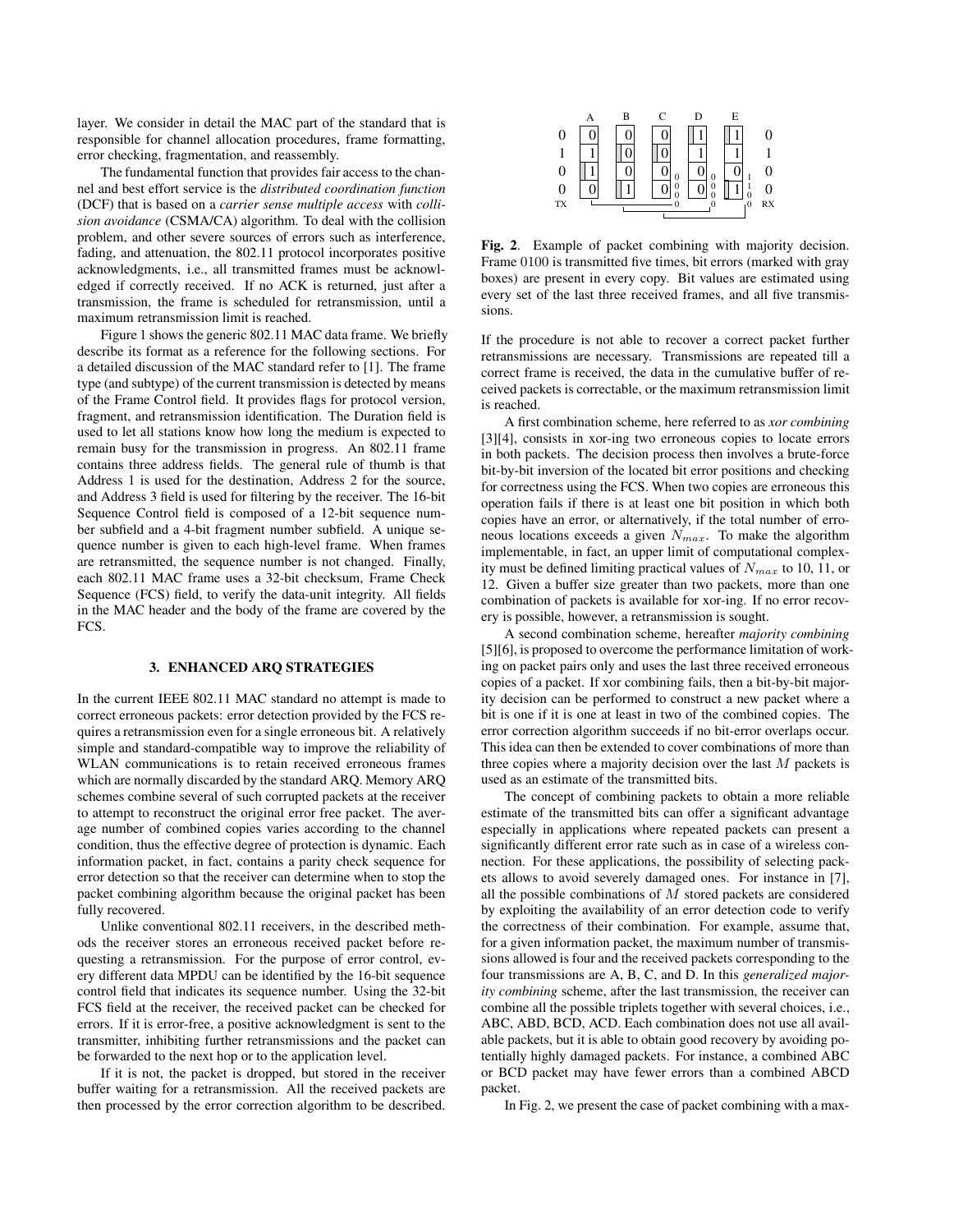imum of five transmissions. With the shown error pattern, majority combining with a receiver buffer that stores only the last three packets cannot correctly reconstruct the frame. Buffering more than three packets improves the error correction capability at the expense of increased memory requirements and complexity because more combinations need to be tested. In fact, combination of packet ABCDE, as well as early combination ACD are capable of reconstructing the correct estimate.

In the following sections, we will compare the performance of the xor combining, the majority combining and the generalized majority combining schemes through experiments under different channel conditions, and for actual multimedia traffic.

## **4. PERFORMANCE ANALYSIS**

In this section our main aim is to present the numerical results of a comprehensive study for the evaluation of the proposed techniques in an 802.11b WLAN environment with an emphasis on their effect on the perceived quality of speech and video communications. Multimedia applications, in fact, particularly benefit from enhanced ARQ techniques because of their high sensitivity to packet losses. The reduction in the number of packets dropped by the network produces significant improvements on the user satisfaction, measured with two quality metrics, namely the perceived speech quality (PESQ) algorithm and the peak signal-to-noise ratio (PSNR).

The performance of packet combining techniques has been analyzed in previous works by means of analytical models representing different environments from binary symmetric channels (BSC) to Gaussian noise (AWGN) channels or Rayleigh fading channels. However, their performance has not yet been tested using experimental error traces. For this study we set up a scenario that consisted of two wireless stations equipped with an 802.11b PCM-CIA card transmitting in different channel conditions and environments. The source station sends well-known packets to the destination node which can identify the position of bit-errors using a bit-wise comparison of the received data with the known payload.

In order to capture and analyze erroneous MAC frames a modified version of the wireless device drivers (Linux Wlan-Ng ver 0.2.1-pre20) was developed. When in monitor mode all received packets are processed including successful and unsuccessful (i.e., packets failing the 802.11b standard MAC layer checksum) transmissions. Packets with a bad checksum are then buffered and subsequent retransmissions are used to recover bit-errors as explained in Section 3.

Packet combining is applied matching successive retransmissions by their source address and sequence number pairs. This implies that part of the MAC header must be correctly received otherwise no recovery will be possible. In particular we need at least the destination address, the frame control, the sequence control, and the destination address fields to be error free.

**Table 1**. Packet combining techniques.

| Technique | Description                              |
|-----------|------------------------------------------|
| ARO       | <b>IEEE</b> standard ARQ                 |
| $XOR-10$  | xor combining $(N_{max} = 10)$           |
| $MA-3$    | majority combining $(M = 3)$             |
| $MA-5$    | majority combining $(M = 5)$             |
| $GMA-4$   | generalized majority combining $(M = 4)$ |
| $GMA-5$   | generalized majority combining $(M = 5)$ |
|           |                                          |



**Fig. 3**. Goodput as a function packet payload size for different packet combining techniques. Maximum retransmission limit is set to six.

#### **4.1. Experimental results**

We carried out experiments to evaluate the performance of the packet combining schemes both for transmission of generic data and for the specific case of multimedia (voice and video) transmission.

In the first set of experiments, we evaluate the system goodput using the combining techniques listed in Table 1. Here we define the goodput as the number of correctly received packets divided by the number of transmitted packets. We also assume that the acknowledgment is error free. Figure 3 shows the goodput performance for different sizes of the packet payload. Channel bit-error rate (BER) is constant and refers to a transmission with mean BER equal to  $3.6 \cdot 10^{-3}$ . We can see that xor combining does not significantly improve the goodput performance for any packet size. It is important, in fact, to notice that xor-ing two packets locates as many error positions as the sum of the erroneous bits in the two packets. As a consequence, because of the bursty nature of wireless errors, it rarely happens that this number is less than the given  $N_{max}$  (the maximum number of error locations that can be checked with acceptable complexity). On the contrary a substantial performance gain is achieved when majority combining is employed on those packets. Furthermore, the improvement effect grows as the packet payload increases.

Comparison of results for MA-5 and GMA-4 shows that memory buffer size can be traded for complexity with a slight yet interesting increase in performance. This confirms that in a WLAN scenario having different combining choices avoiding to combine severely damaged frames is preferable to combining all received packets. The additional delay at the receiver that can be reduced by applying parallel processing techniques, or by testing new possible combinations immediately after the reception of a new retransmission.

The second set of experiments measures the packet combining techniques for the case of voice and video transmission. We simulated transmission of speech compressed with the G.711 coder at 64 kb/s in frames of 20 ms [8]. Each frame is sent in a different packet with maximum six retransmissions. At the receiver the speech frame is concealed if lost (using frame repetition), decoded, and then played out. The perceived quality is evaluated with the ITU-T P.862 perceived speech quality (PESQ) algorithm, on a five-point (1–5) mean opinion score (MOS) scale [9].

Fig. 4 shows that when the channel condition is good all schemes perform well. When the channel deteriorates, the efficiency of the